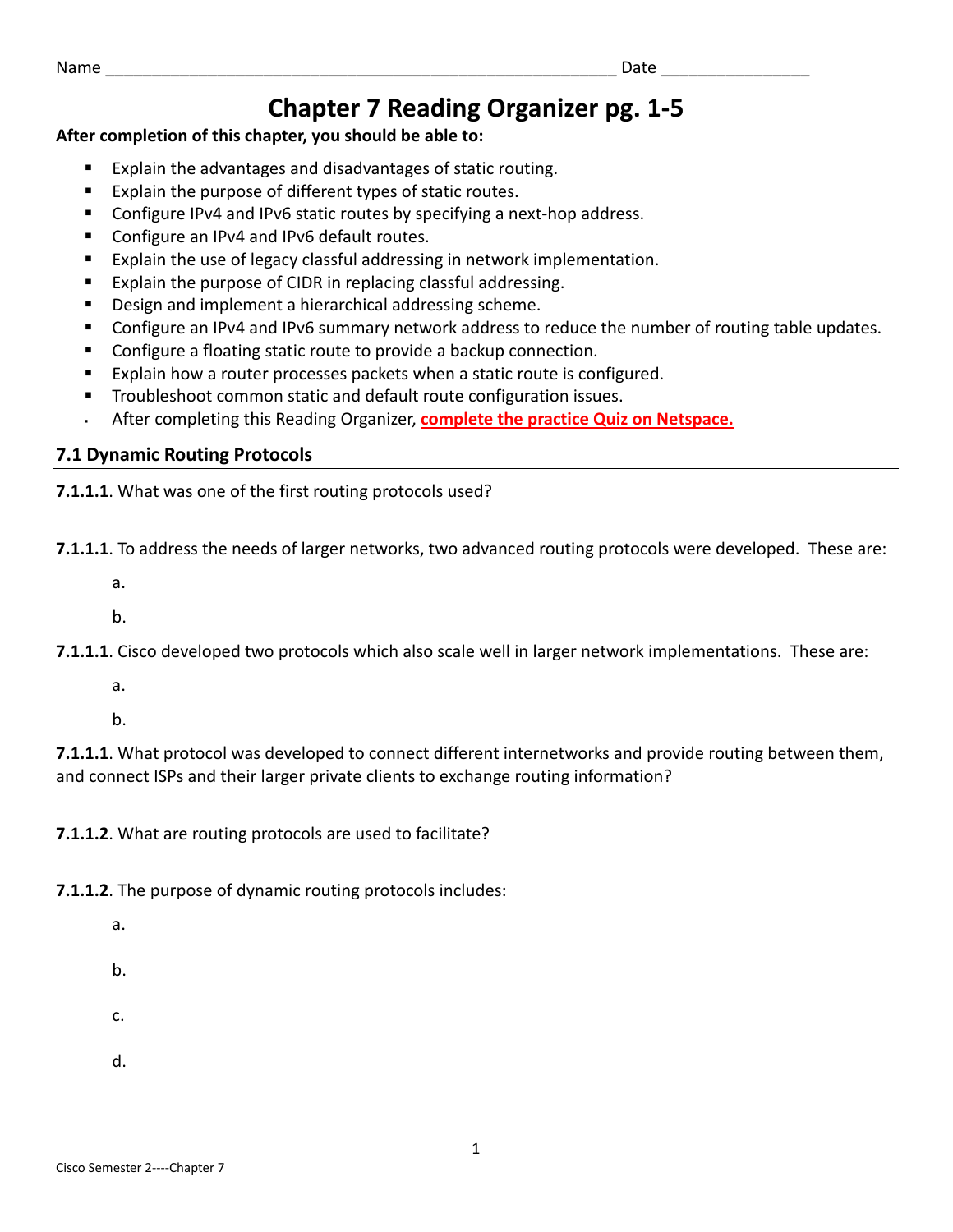**7.1.1.2**. List and explain the main components of dynamic routing protocols.

| а.                                                               |  |
|------------------------------------------------------------------|--|
| b.                                                               |  |
| $\mathsf{C}$ .                                                   |  |
| 7.1.1.3. What is a primary benefit of dynamic routing protocols? |  |

**7.1.1.3**. Will a network with moderate levels of complexity have static, dynamic routing, or both configured?

**7.1.1.4**. In the area of data structure, EIGRP creates and maintains what information?

- a.
- b.

# **7.1.1.4**. In the area of routing protocol messages, what does EIGRP use?

- a.
- b.
- c.
- d.
- e.

**7.1.1.4**. What algorithm does EIGRP use to identify the best route to a network?

**7.1.2.1**. Explain the primary uses static routing has.

a.

b.

c.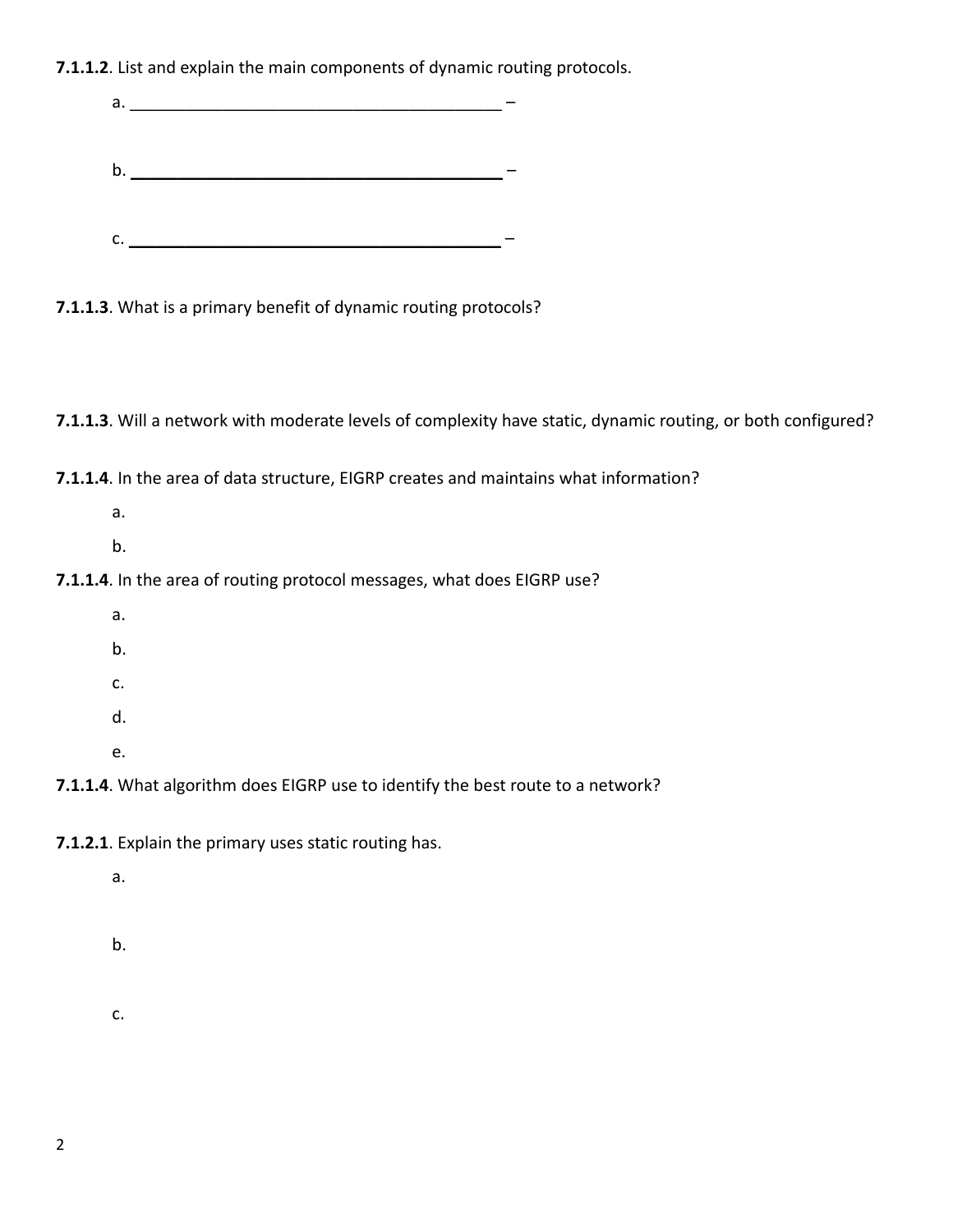## **7.1.2.2**. What are the disadvantages of using static routing?

- a. b.
- c.

## **7.1.2.4**. What are the advantages of using dynamic routing protocols?

a. b. c.

#### **7.1.2.4**. What are the disadvantages of using dynamic routing protocols?

a. b. c. d.

#### **7.1.2.5**. Mark the appropriate classification next to each routing type description.

|                                                               | <b>Static Routing</b> | <b>Dynamic Routing</b> |
|---------------------------------------------------------------|-----------------------|------------------------|
| Suitable for multiple router topologies.                      |                       |                        |
| Adapts to topology changes to reroute traffic, when possible. |                       |                        |
| Easy to implement in a small network.                         |                       |                        |
| Requires more CPU, RAM, and link bandwidth.                   |                       |                        |
| Route to the destination is always the same.                  |                       |                        |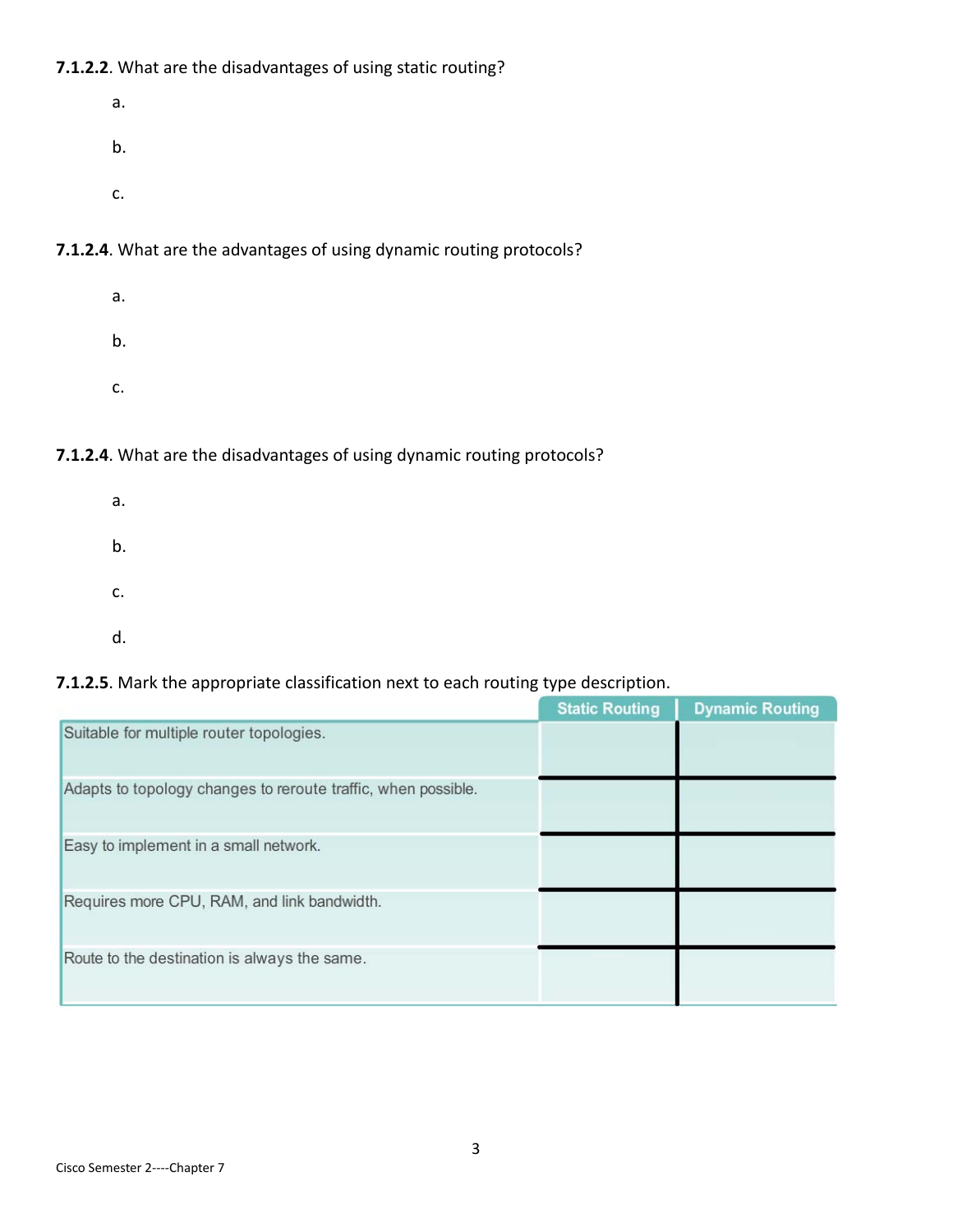**7.1.3.1**. In general, describe the operations of a dynamic routing protocol.

1. 2. 3.

4.

**7.1.3.3**. After a router is first booted it learns about any directly connected networks. If a routing protocol is configured, what is the next step is for the router?

**7.1.3.4**. Distance vector routing protocols typically implement a routing loop prevention technique known as split horizon. Explain.

**7.1.3.5**. What does it mean when a network is converged?

**7.1.3.5**. Define convergence time.

**7.1.4.1**. Routing protocols can be classified into three different groups according to their characteristics. List and explain each category.

a. \_\_\_\_\_\_\_\_\_\_\_\_\_\_\_\_\_\_\_\_\_\_\_\_\_\_\_\_\_\_\_\_\_\_\_\_\_\_\_\_ – b. \_\_\_\_\_\_\_\_\_\_\_\_\_\_\_\_\_\_\_\_\_\_\_\_\_\_\_\_\_\_\_\_\_\_\_\_\_\_\_\_ –

C. \_\_\_\_\_\_\_\_\_\_\_\_\_\_\_\_\_\_\_\_\_\_\_\_\_\_\_\_\_\_\_\_\_\_\_\_\_\_\_\_ –

**7.1.4.1**. Based on the curriculum, classify the following IPv4 routing protocols.

a. RIPv2 –

b. EIGRP –

c. OSPF –

d.  $BGP -$ 

**7.1.4.2**. What is an autonomous system (AS)?